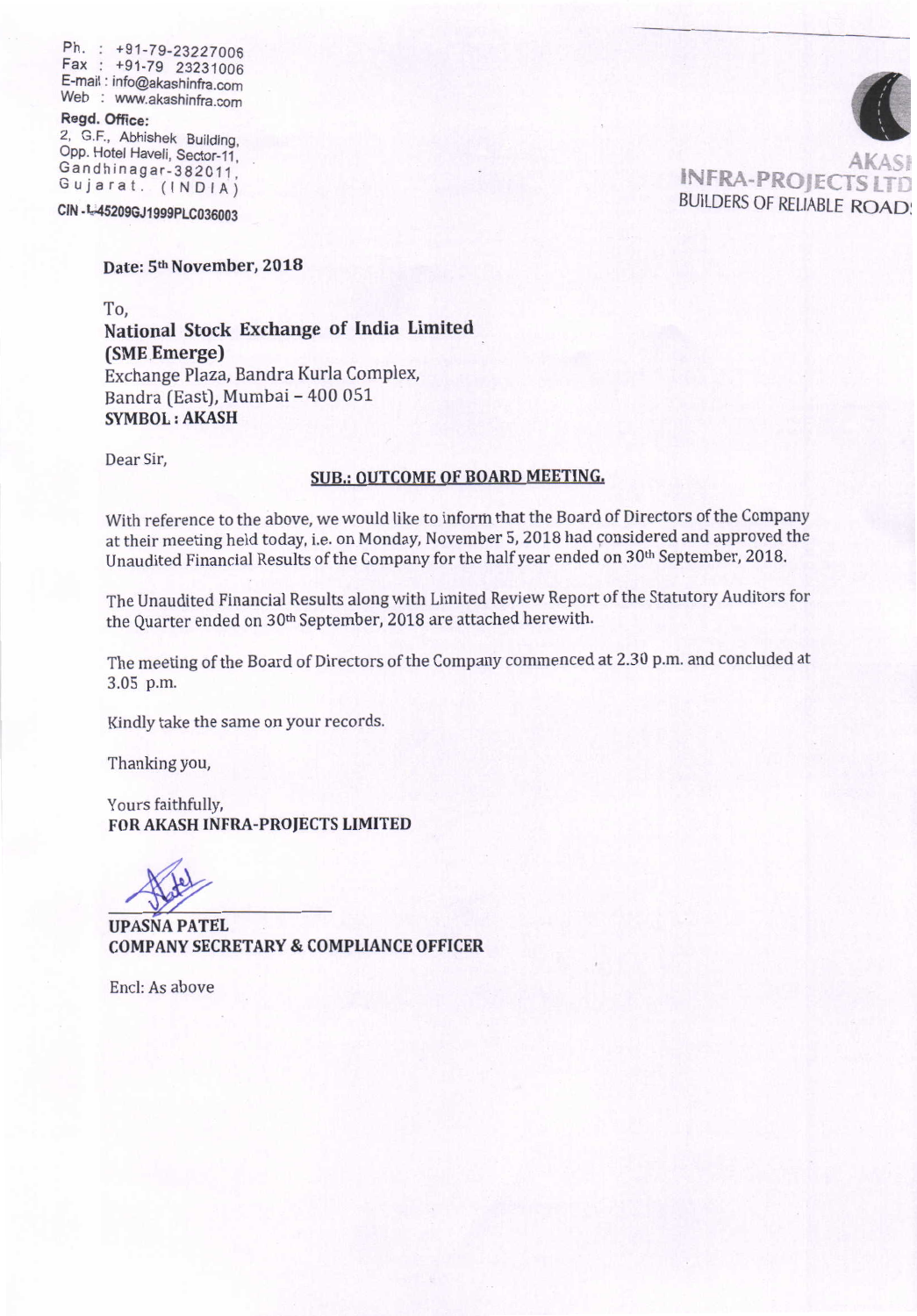#### **AKASH INFRA-PROJECTS LIMITED**

Regd. Office: 2 GROUND FLOOR ABHISHEK COMPLEX, OPP. HOTEL HAVELI, SECTOR-11 GANDHINAGAR 382011<br>CIN: L45209GJ1999PLC036003 Ph. No.: 079-23227006, Fax: 079-23231006

Website: www.akashinfra.com, E-Mail: cs@akashinfra.com<br>Statement of Standalone and Concolidated United Binandal Departures

|              |                                                                                                                                                                             | (Rs. In Lakhs)     |                     |                    |                       |                      |                    |                |                |  |
|--------------|-----------------------------------------------------------------------------------------------------------------------------------------------------------------------------|--------------------|---------------------|--------------------|-----------------------|----------------------|--------------------|----------------|----------------|--|
| Sr. No.      | <b>Particulars</b>                                                                                                                                                          | Consolidated       |                     |                    |                       | Standalone           |                    |                |                |  |
|              |                                                                                                                                                                             | Half year ended    |                     |                    | <b>For the Year</b>   | Half year ended      |                    |                | For the Year   |  |
|              |                                                                                                                                                                             | 30/09/2018         | 31.03.2018          | 30/09/2017         | ended on              | 30/09/2018           | 31.03.2018         | 30/09/2017     | ended on       |  |
| $\mathbf{A}$ | <b>REVENUE</b>                                                                                                                                                              | (Unaudited)        | Audited             | (Unaudited)        | 31.03.2018            | (Unaudited)          | Audited            | (Unaudited)    | 31.03.2018     |  |
|              | (a) Revenue from Operations (Net of excise duty)                                                                                                                            | 4,900.89           |                     |                    |                       |                      |                    |                |                |  |
|              | (b) Other Income                                                                                                                                                            |                    | 7,912.88            | 8,095.95           | 16,008.83             | 4,112.24             | 6,950.64           | 7.099.37       | 14,050.01      |  |
|              | A Total Revenue (a+b)                                                                                                                                                       | 238.78             | 407.04              | 65.88              | 472.92                | 233.99               | 400.79             | 62.34          | 463.13         |  |
| B            | <b>EXPENSES</b>                                                                                                                                                             | 5,139.67           | 8,319.92            | 8,161.83           | 16,481.75             | 4,346.23             | 7,351.43           | 7,161.71       | 14,513.14      |  |
|              | (a) Cost of Materials Consumed                                                                                                                                              |                    |                     |                    |                       |                      |                    |                |                |  |
|              | (b) Purchase of Stock-In-Trade                                                                                                                                              | 3,150.50<br>752.35 | 4.349.03            | 6,059.67           | 10,408.70             | 3,150.50             | 4,349.03           | 6,059.67       | 10,408.70      |  |
|              | (c) Changes in Inventories of Finished Goods, Work-In-Progress and Stock-In-Trade                                                                                           | $-537.50$          | 911.93              | 971.98             | 1,883.91              |                      |                    |                |                |  |
|              | (d) Employee Benefits Expense                                                                                                                                               | 223.47             | $-400.16$<br>148.82 | $-30.07$<br>348.84 | $-430.23$             | $-535.00$            | $-400.00$          | $-4.57$        | $-404.57$      |  |
|              | (e) Finance Cost                                                                                                                                                            | 151.76             | 166.35              | 117.79             | 497.66<br>284.14      | 207.44               | 130.95             | 334.87         | 465.82         |  |
|              | [f] Depreciation and Amortisation Expense                                                                                                                                   | 156.82             | 174.62              | 144.55             | 319.17                | 148.51<br>152.97     | 161.97<br>170.44   | 114.48         | 276.45         |  |
|              | (g) Other Expenses                                                                                                                                                          | 1,120.24           | 2,825.09            | 423.47             |                       |                      |                    | 140.40         | 310.84         |  |
|              | <b>B</b> Total Expenses                                                                                                                                                     | 5,017.64           | 8,175.68            | 8,036.23           | 3,248.56<br>16,211.91 | 1,101.86<br>4,226.28 | 2,797.02           | 401.38         | 3,198.40       |  |
| $\mathbf{C}$ | Profit before Exceptional and Extraordinary Items and Tax (A-B)                                                                                                             | 122.03             | 144.24              | 125.60             | 269.84                | 119.95               | 7,209.41<br>142.02 | 7,046.23       | 14,255.64      |  |
|              | <b>Exceptional Items</b>                                                                                                                                                    | 0.00               | 0.00                | 0.00               | 0.00                  | 0.00                 | 0.00               | 115.48<br>0.00 | 257.50         |  |
| D            | Profit before Extraordinary Items and Tax                                                                                                                                   | 122.03             | 144.24              | 125.60             | 269.84                | 119.95               | 142.02             | 115.48         | 0.00<br>257.50 |  |
|              | <b>Extraordinary items</b>                                                                                                                                                  | 0.00               | 0.00                | 0.00               | 0.00                  | 0.00                 | 0.00               | 0.00           | 0.00           |  |
| E            | Profit from Ordinary activities before Tax                                                                                                                                  | 122.03             | 144.24              | 125.60             | 269.84                | 119.95               | 142.02             | 115.48         | 257.50         |  |
|              | <b>Tax Expense</b>                                                                                                                                                          |                    |                     |                    |                       |                      |                    |                |                |  |
|              | Excess/ (Short) Provision of tax of earlier years                                                                                                                           |                    | 14.50               |                    | 14.50                 |                      | 14.83              |                | 14.83          |  |
|              | I. Current Tax                                                                                                                                                              | 25.00              | 30.00               | 27.00              | 57.00                 | 24.00                | 27.50              | 25.00          | 52.50          |  |
|              | ii Deferred Tax                                                                                                                                                             |                    | 23.97               |                    | 23.97                 |                      | 24.17              |                | 24.17          |  |
| G            | Net Profit (Loss) for the period from continuing activities                                                                                                                 | 97.03              | 104.77              | 98.60              | 203.37                | 95.95                | 105.18             | 90.48          | 195.66         |  |
|              | Share of Profit/(Loss) of Minority                                                                                                                                          |                    |                     |                    |                       |                      |                    |                |                |  |
|              | Profit (Loss) for the period after Minority Interest                                                                                                                        |                    |                     |                    |                       |                      |                    |                |                |  |
|              | Paid-up equity share capital of face value Rs.10/- each                                                                                                                     | 843.13             | 758.83              | 758.83             | 758.83                | 843.13               | 758.83             | 758.83         | 758.83         |  |
| K            | Reserve Excluding Revaluation Reserves as per Balance sheet of previous accounting                                                                                          |                    |                     |                    |                       |                      |                    |                |                |  |
|              | vear                                                                                                                                                                        |                    |                     |                    | 6,139.24              |                      |                    |                | 6,074.75       |  |
| ı            | Earnings Per Equity Share (Not Annualised)                                                                                                                                  |                    |                     |                    |                       |                      |                    |                |                |  |
| (a)          | <b>Basic</b>                                                                                                                                                                | 1.15               | 1.38                | 1.30               | 2.68                  | 1.14                 | 1.39               | 1.19           | 2.58           |  |
| (b)          | Diluted                                                                                                                                                                     | 1.15               | 1.38                | 1.30               | 2.68                  | 1.14                 | 1.39               | 1.19           | 2.58           |  |
| Notes:       |                                                                                                                                                                             |                    |                     |                    |                       |                      |                    |                |                |  |
|              | The above financial results have been reviewed by Audit Committeee and there after approved by Board of Directors of the company at its meeting held on 5th November, 2018. |                    |                     |                    |                       |                      |                    |                |                |  |

2 Figures for the previous periods/year are regrouped wherever necessary.

Since the revenue from different sigment is less than 10% of total revenue, segment wise results are not given.  $\overline{\mathbf{3}}$ 

 $\overline{4}$ 

|<br>|Staturary auditors has carried out limited review for the half yearly results for the 6 months ended 30/09/2018 and the related limited review report is being forwarded to the stock exchange. Consolidated results includes results of its associate Company.  $5$ 

Figures of Half year ended 31st March, 2018 are the balancing figures between the audited figures of the year ended 31/03/2018 and half year ended on 30/09/2017  $6\overline{6}$ 

 $\overline{7}$ The above financial results are available on Company's website www.akashinfra.com and the stock exchange viz:-www.nseindia.com/emerge

Being SME Listed Company, Company is exepmted from preparing the Financial results as per IND AS. Hence, the Financial Results are prepared in accordance with the Generally Accepted Accounting Principles in India (Indian  $\mathbf{g}$ 

CAAP).<br>CAAP)<br>EPS for the half year ended on 30th September, 2018 is calculated on the basis of post preferential allotment which is 8,43,000 Equity Shares and EPS for other reporting periods is calculated on the basis of p  $\overline{9}$ shares.

|                      |                                                                                             | Consolidated |            |                              | (Rs. In Lacs) |  |
|----------------------|---------------------------------------------------------------------------------------------|--------------|------------|------------------------------|---------------|--|
|                      | <b>Particulars</b>                                                                          | As at        | As at      | Standalone<br>As at<br>As at |               |  |
|                      |                                                                                             | 30-09-2018   | 31-03-2018 | 30-09-2018                   | 31-03-2018    |  |
|                      |                                                                                             | Unaudited    | Audited    | Unaudited                    | Audited       |  |
|                      | <b>EQUITY AND LIABILITIES</b>                                                               |              |            |                              |               |  |
|                      | Shareholders' funds                                                                         |              |            |                              |               |  |
|                      | (a) Share Capital                                                                           | 843.13       | 758.83     | 843.13                       | 758.83        |  |
|                      | (b) Reserves and surplus                                                                    | 6801.13      | 6139.24    | 6735.35                      | 6074.75       |  |
|                      | Sub-total - Shareholders' funds                                                             | 7644.26      | 6898.07    | 7578.48                      | 6833.58       |  |
| $\overline{2}$       | Share application money pending allotment                                                   |              |            |                              |               |  |
| 3                    | Minority interest *                                                                         | 99.00        | 97.51      | $\Delta$                     | ×             |  |
| $\ddot{\phantom{1}}$ | Non-current liabilities                                                                     |              |            |                              |               |  |
|                      | (a) Long-term borrowings                                                                    | 441.09       | 328.09     | 367.17                       | 259.14        |  |
|                      | (b) Deferred tax liabilities (net).                                                         | 8.88         | 8.88       | 8.76                         | 8.76          |  |
|                      | (c) Other long-term liabilities                                                             | 1,029.82     | 1,025.40   | 1,029.83                     | 1,025.40      |  |
|                      | (d) Long-term provisions                                                                    |              |            |                              |               |  |
|                      | Sub-total - Non-current liabilities                                                         | 1479.79      | 1362.37    | 1405.76                      | 1293.30       |  |
| 5                    | <b>Current liabilities</b>                                                                  |              |            |                              |               |  |
|                      | (a) Short-term borrowings                                                                   | 2380.49      | 2286.62    | 2314.31                      | 2239.71       |  |
|                      | (b) Trade payables                                                                          | 2366.83      | 2420.96    | 2326.54                      | 2385.15       |  |
|                      | (A)total outstanding dues of micro enterprises and small enterprises                        | 0.00         | 0.00       | 0.00                         | 0.00          |  |
|                      | (B) total outstanding dues of creditors other than micro enterprises and small enterprises. | 2366.83      | 2420.96    | 2326.54                      | 2385.15       |  |
|                      | (c) Other current liabilities                                                               | 15.31        | 32.69      | 11.55                        | 28.37         |  |
|                      | (d) Short-term provisions                                                                   | 227.06       | 208.80     | 216.59                       | 200.63        |  |
|                      | Sub-total - Current liabilities                                                             | 4989.69      | 4949.07    | 4868.99                      | 4853.86       |  |
|                      | <b>TOTAL - EQUITY AND LIABILITIES</b>                                                       | 14212.74     | 13307.02   | 13853.23                     | 12980.74      |  |
| B                    | <b>ASSETS</b>                                                                               |              |            |                              |               |  |
| $\mathbf{I}$         | Non-current assets                                                                          |              |            |                              |               |  |
|                      | (a) Fixed assets                                                                            | 1206.51      | 1356.02    | 1049.73                      | 1201.35       |  |
|                      | (b) Non-current investments                                                                 | 39.55        | 39.55      | 32.61                        | 32.61         |  |
|                      | (c) Deferred tax assets (net)                                                               |              |            |                              |               |  |
|                      | (d) Long-term loans and advances                                                            | 992.09       | 1081.52    | 988.57                       | 1064.29       |  |
|                      | (e) Other non-current assets                                                                | 0.73         | 0.73       | 0.73                         | 0.73          |  |
|                      | Sub-total - Non-current assets                                                              | 2238.88      | 2477.82    | 2071.64                      | 2298.98       |  |
| $\overline{z}$       | <b>Current assets</b>                                                                       |              |            |                              |               |  |
|                      | (a) Current investments                                                                     |              |            |                              |               |  |
|                      | (b) Inventories                                                                             | 1,949.10     | 1,425.15   | 1,905.95                     | 1384.51       |  |
|                      | (c) Trade receivables                                                                       | 7.429.20     | 7,073.76   | 7,328.64                     | 7,005.74      |  |
|                      | (d) Cash and cash equivalents                                                               | 1386.72      | 1527.07    | 1348.44                      | 1492.28       |  |
|                      | (e) Short-term loans and advances                                                           | 1151.18      | 777.73     | 1144.07                      | 776.28        |  |
|                      | (f) Other current assets                                                                    | 57.66        | 25.49      | 54.49                        | 22.95         |  |
|                      | Sub-total - Current assets                                                                  | 11973.86     | 10829.20   | 11781.59                     | 10681.76      |  |
|                      | <b>TOTAL - ASSETS</b>                                                                       | 14212.74     | 13307.02   | 13853.23                     | 12980.74      |  |

FOR AKASH THE A PROJECTS LIMITED VOCINNUMAR H. PATEL<br>CHAIRMAN & MANAGING DIRECTOR

PLACE: AHMEDABAD Date: 05/11/2018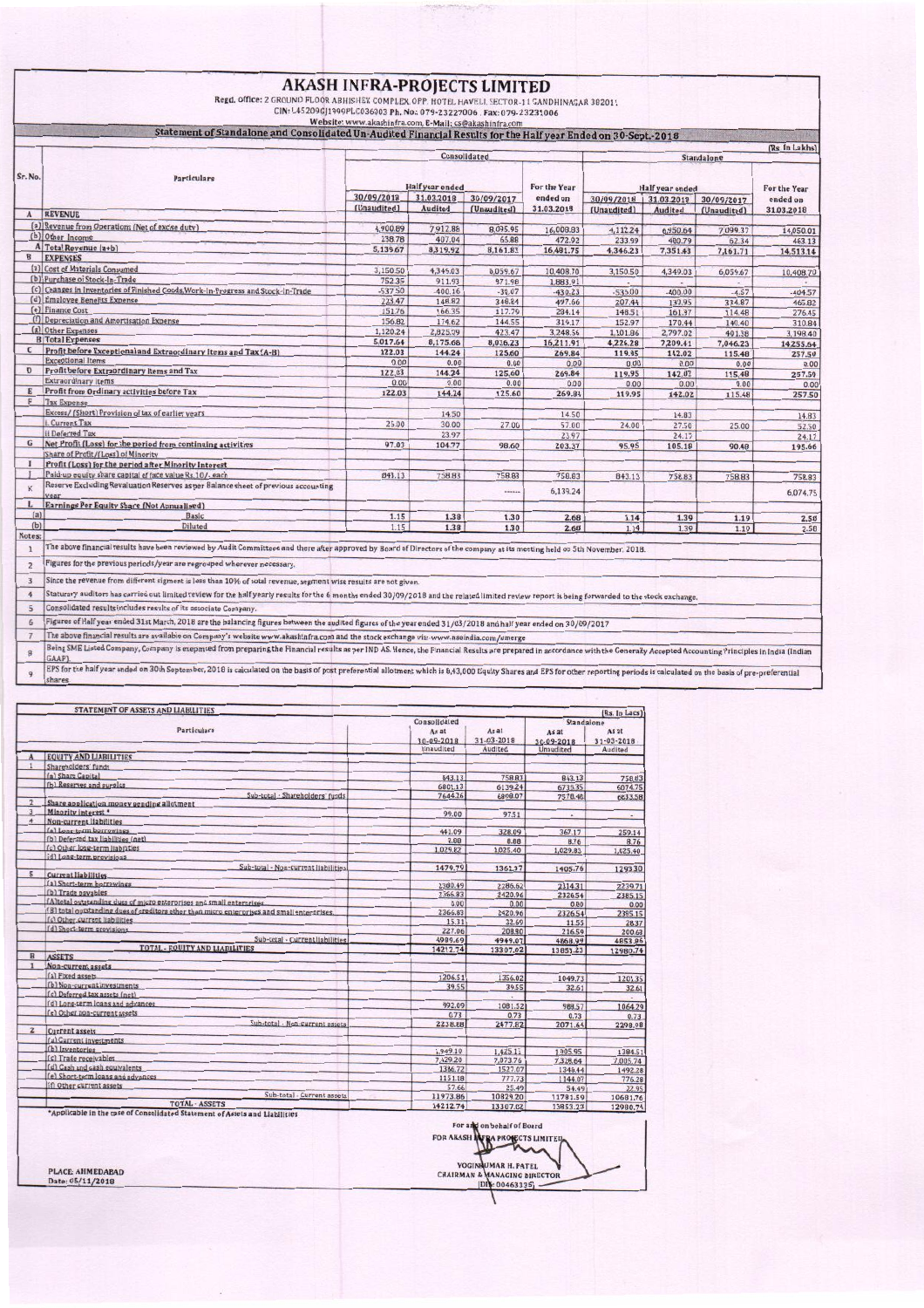**Auditor's Report on Half Yearly Standalone Financial Results Pursuant to**  the Regulation 33 of the SEBI (Listing Obligations and Disclosure **Requirements) Regulations, 2015** 

**Review Report to The Board of Directors Akash Infra- Projects Limited** 

We have reviewed the accompanying statement of unaudited standalone financial results of Akash Infra-Projects Limited ('the Company') for the half year ended September 30, 2018('the Statement'). This half yearly standalone financialresults have been prepared on the basis of the Standalone financial statements, which are the responsibility of the Company's **Management and** has been approved by the Board of Directors. Our responsibility is to issue a report on these financial statements based on our review.

We conducted our review in accordance with **Standard on Review Engagements (SRE) 2400,** Engagements to Review Financial Statements issued by Institute of Chartered Accountants of India. This standard requires that we plan and perform the review to obtain moderate assurance as to whether the statements are free of material misstatement. A review is limited primarily to inquiries of company personnel and analytical procedures applied to financial data and **thus** provide less assurance than an audit. We have not performed an audit and accordingly, we do not express an audit opinion.

Based on our review conducted as **above, nothing has come to our attention** that causes us to believe that the accompanying Statement of unaudited standalone financial results prepared in accordance with applicable Accounting Standards and other recognized accounting practices and policies has not disclosed the information required to be disclosed in terms of Regulation **33 of the** SEBI (Listing **Obligations** and Disclosures Regulations, 2015, read with CIR/CFD/FAC/62/2016 dated sth July, 2016 including the manner in which **it is** to be disclosed, or that it contains any material misstatement.

**For,Rakesh Bhatt & Co.** 

**Chartered Accountants Registration No:131788W** 

**Membership** No: 046382



**Place:Gandhinagar Date:**5<sup>th</sup> November, 2018 **Proprietor**